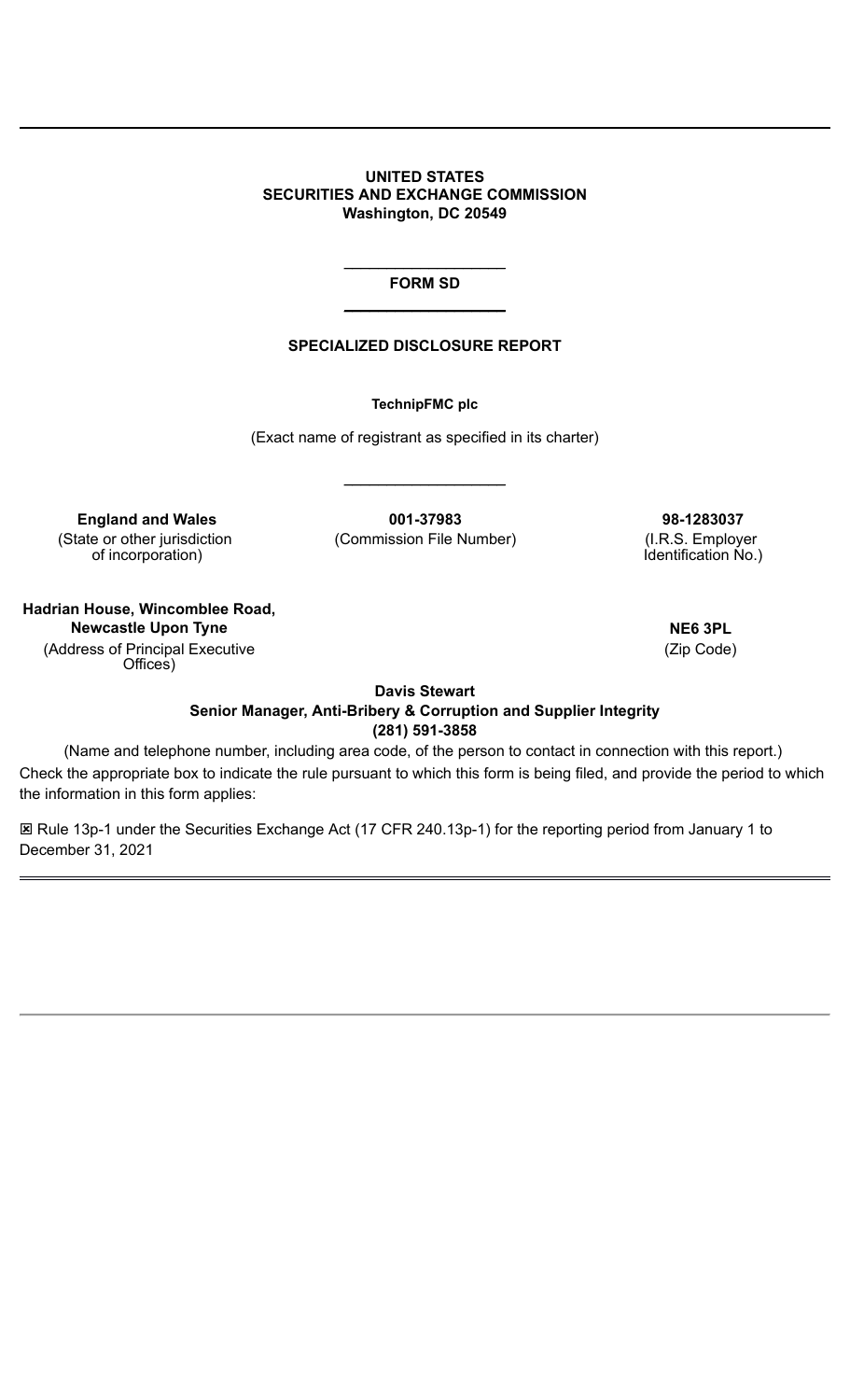### **Section 1 – Conflict Minerals Disclosure**

#### **Item 1.01 Conflict Minerals Disclosure and Report**

In accordance with the requirements of Rule 13p-1 of the Securities Exchange Act of 1934, as amended, TechnipFMC plc (the "Company," "TechnipFMC," "we," "us," and "our"), through a good faith reasonable country of origin inquiry (an "RCOI") and subsequent due diligence, as further outlined in the Conflict Minerals Report attached at Exhibit 1.01 (the "CMR"), evaluated its product lines and determined that certain products that it manufactures or contracts to manufacture may contain tin, tungsten, tantalum, and/or gold ("3TG") originating in the Democratic Republic of the Congo or an adjoining country (the "Covered Countries") and are necessary to the functionality or production of such product(s).

A copy of this Form SD and CMR are publicly available on TechnipFMC's internet web site at www.technipfmc.com.

#### **Item 1.02 Exhibit**

TechnipFMC's CMR is filed as Exhibit 1.01 hereto.

## **Section 2 – Exhibits**

- **Item 2.01 Exhibits**
- **Exhibit No.** Description of Exhibit

1.01 CMR as [required](file:///home/filing/1681459/000168145922000049/a2022-05x25xformsdxexxonly.htm) by Items 1.01 and 1.02 of this Form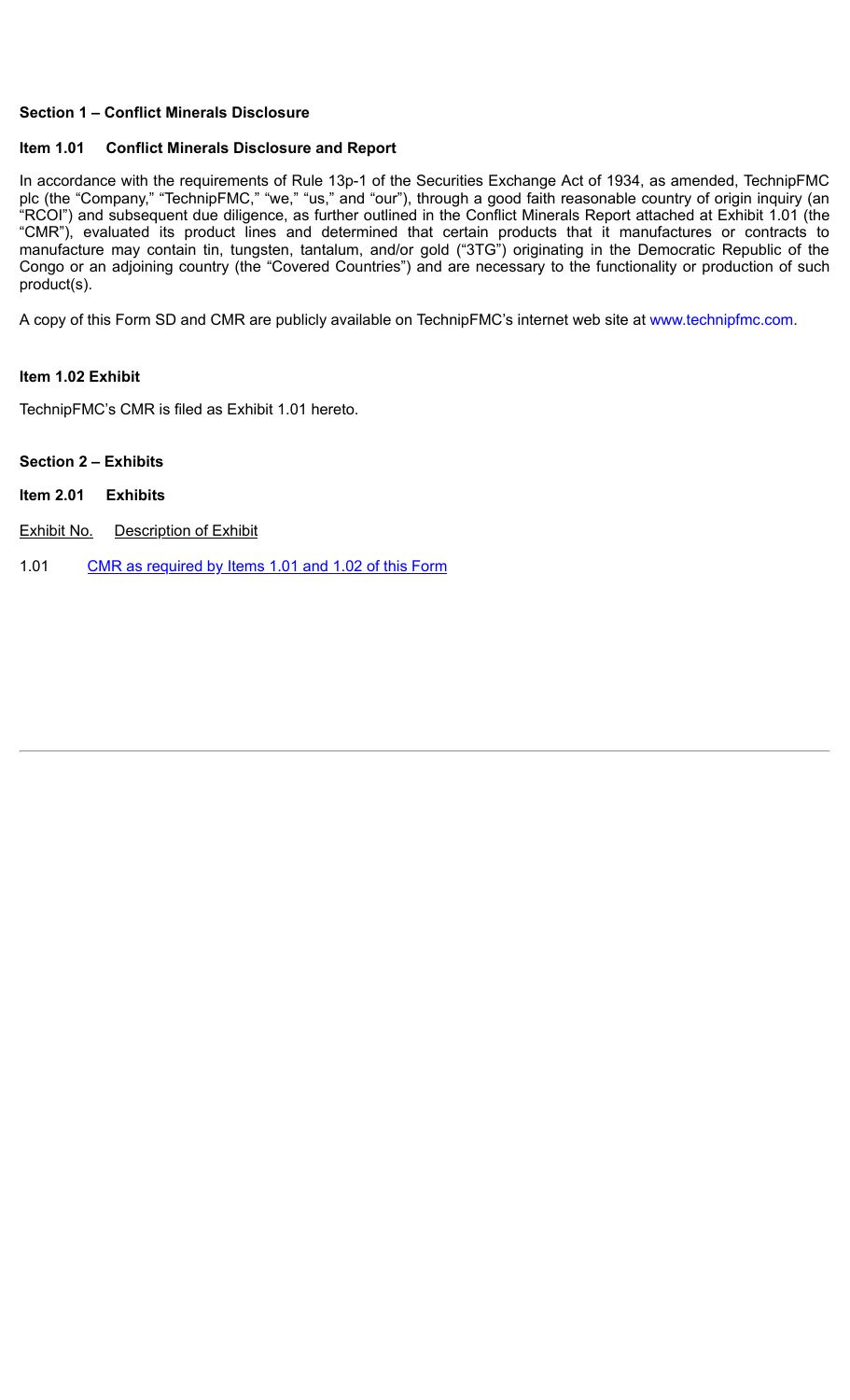#### **SIGNATURES**

Pursuant to the requirements of the Securities Exchange Act of 1934, the Registrant has duly caused this report to be signed on its behalf by the duly authorized undersigned.

### **TechnipFMC plc (Registrant)**

Date: May 25, 2022 **Name: Victoria Lazar** 

By: /s/ Victoria Lazar

Title: Executive Vice President, Chief Legal Officer and Secretary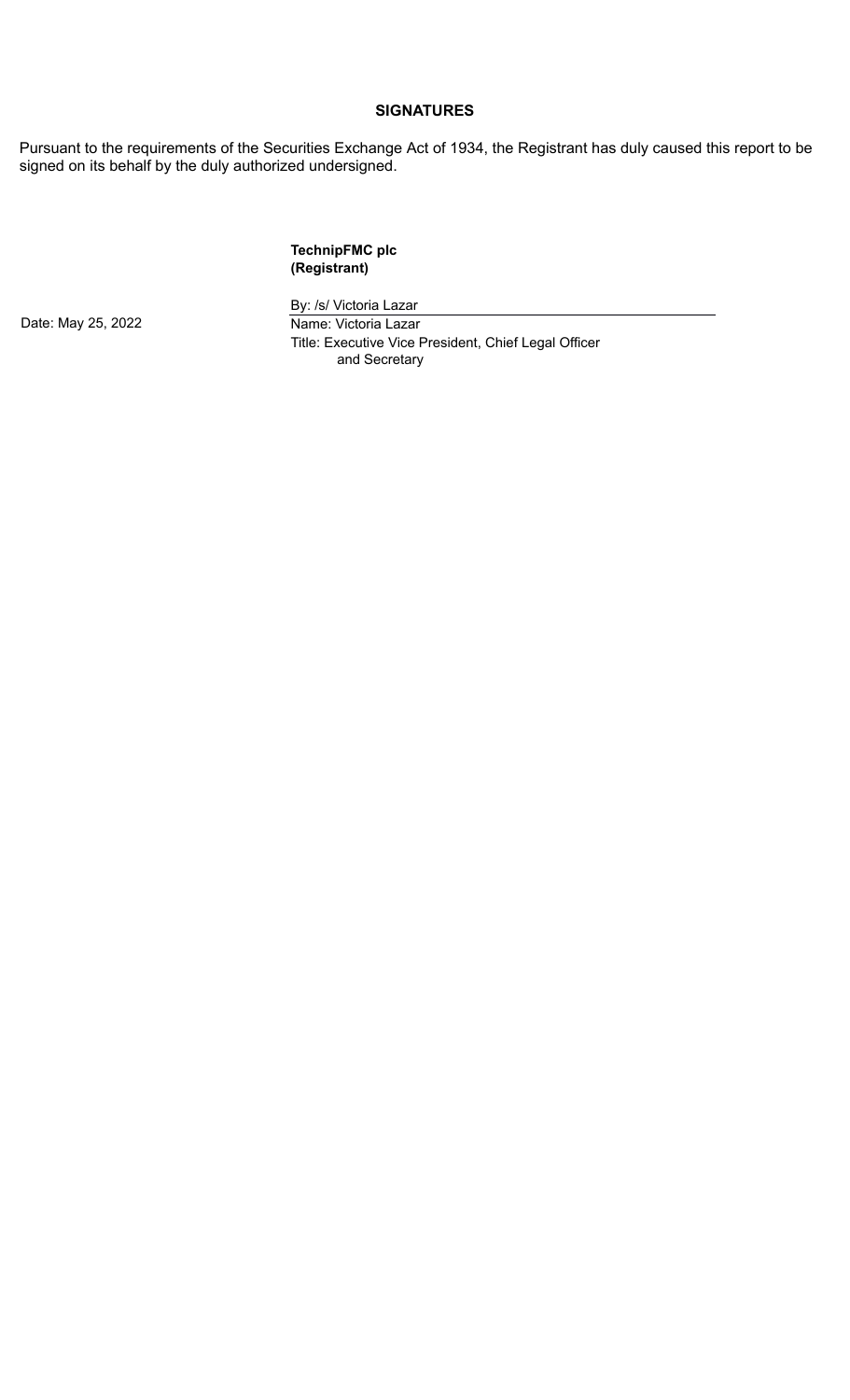## **TechnipFMC plc**

### **Conflict Minerals Report for the Year Ended December 31, 2021**

## 1. **Background**

The U.S. Congress passed the Conflict Minerals Rule (the "Rule") in 2010 under the Dodd-Frank Wall Street Reform and Consumer Protection Act. The Rule seeks to address the trade of minerals originating from Covered Countries that finances conflict characterized by gross human rights abuses, such as child labor, sexual violence and exploitation, and extreme levels of violence.

### 2. **Company Overview and Applicability of Rule 13p-1**

TechnipFMC is a public limited company incorporated and organized under the laws of England and Wales, with registered number 09909709, and with registered office at Hadrian House, Wincomblee Road, Newcastle Upon Tyne, NE6 3PL, United Kingdom. The Company has operational headquarters in Houston, Texas, United States.

TechnipFMC is a leading technology provider to the traditional and new energy industries; delivering fully integrated projects, products, and services. With our proprietary technologies and comprehensive solutions, we are transforming our clients' project economics, helping them unlock new possibilities to develop energy resources while reducing carbon intensity and supporting their energy transition ambitions.

We operate across two business segments: Subsea and Surface Technologies. Through these two segments we advance the industry with our pioneering integrated ecosystems (such as iEPCI™, iFEED™, and iComplete™), technology leadership, and digital innovation.

We have a unique and comprehensive set of capabilities to serve the oil and gas industry. With our proprietary technologies and production systems, integration expertise, and comprehensive solutions, we are transforming our clients' project economics. We are also committed to the energy transition, including by delivering renewable energy infrastructure and sustainable energy solutions today.

After evaluating our product lines, we have determined that certain products that we manufacture or contract to manufacture contain 3TG and that such 3TG are necessary to the functionality or production of such product(s). These products include, but are not limited to, subsea production and processing systems, surface wellhead production systems, high pressure fluid control equipment, measurement solutions, remotely operating vehicle systems, manipulator systems, subsea control systems, fracturing flowback services, and umbilical systems.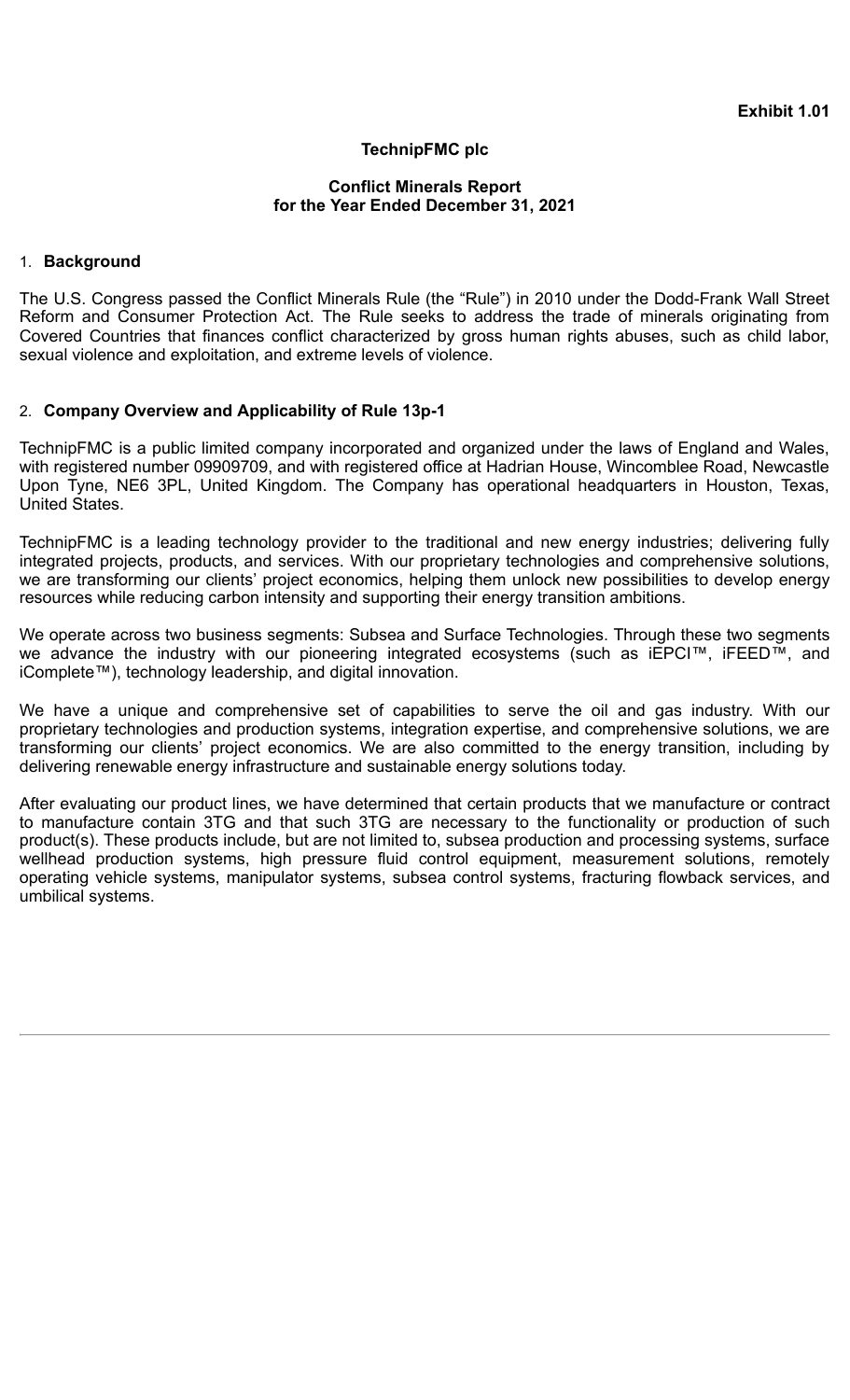## 3. **Reasonable Country of Origin Inquiry**

TechnipFMC is a global company with a complex and multi-tiered supply chain. Because of this complexity, we rely on those suppliers that deliver directly to TechnipFMC (the "Tier 1 Suppliers") to provide input regarding the source of conflict minerals in both the raw materials and parts that we purchase to use in the manufacture of our products. We expect those Tier 1 Suppliers to implement policies and procedures comparable to ours in order to obtain thorough and accurate chain of custody information to inform this reporting.

With the assistance of the third-party vendor Source Intelligence ("SI"), TechnipFMC filters its product offerings to identify those offerings that are in-scope for the purposes of regulatory reporting, and then conducts an RCOI to establish a list of Tier 1 Suppliers that are in-scope for regulatory reporting purposes based on TechnipFMC's influence over the manufacturing process and potential use of 3TG.

We then collect information from those suppliers regarding the presence and sourcing of 3TG used in the products and components they supplied to TechnipFMC.

The RCOI process is further detailed in Appendix "I" to this CMR.

Based on our RCOI inquiry, we believe that certain of our products may contain 3TG that originated in the Covered Countries and were not from recycled or scrap sources. As such, we then proceeded to exercise due diligence on the source and chain of custody of such 3TG.

#### 4. **Due Diligence**

For those supply chains with 3TG smelters or refiners (the "SOR") that are known, or thought to be sourced from Covered Countries, additional investigation is needed to determine the source and chain-of-custody of the regulated metals. 1

SI has become an official vendor member of the Responsible Minerals Initiative ("RMI") to further facilitate the exchange of supply chain data and technical information in the quest for global ethical sourcing of materials. This membership provides SI access to the following working groups: Engage with the CMRT Development Team, Smelter Engagement Team, Smelter Data Management Team, RMI Stakeholders Call, and RMI Plenary.

If the SOR is not certified by these internationally-recognized schemes, SI attempts to contact the SOR to gain more information about their sourcing practices, including countries of origin and transfer, and whether there are any internal due diligence procedures in place or other processes the SOR takes to track the chainof-custody on the source of its mineral ores.

 $\mathcal{L}_\text{max}$  , and the set of the set of the set of the set of the set of the set of the set of the set of the set of the set of the set of the set of the set of the set of the set of the set of the set of the set of the <sup>1</sup> Source Intelligence relies on the following internationally accepted audit standards to determine which SORs are considered "DRC Conflict Free": the Responsible Minerals Assurance Process (RMAP), the London Bullion Market Association Good Delivery Program and the Responsible Jewellery Council Chain-of-Custody Certification.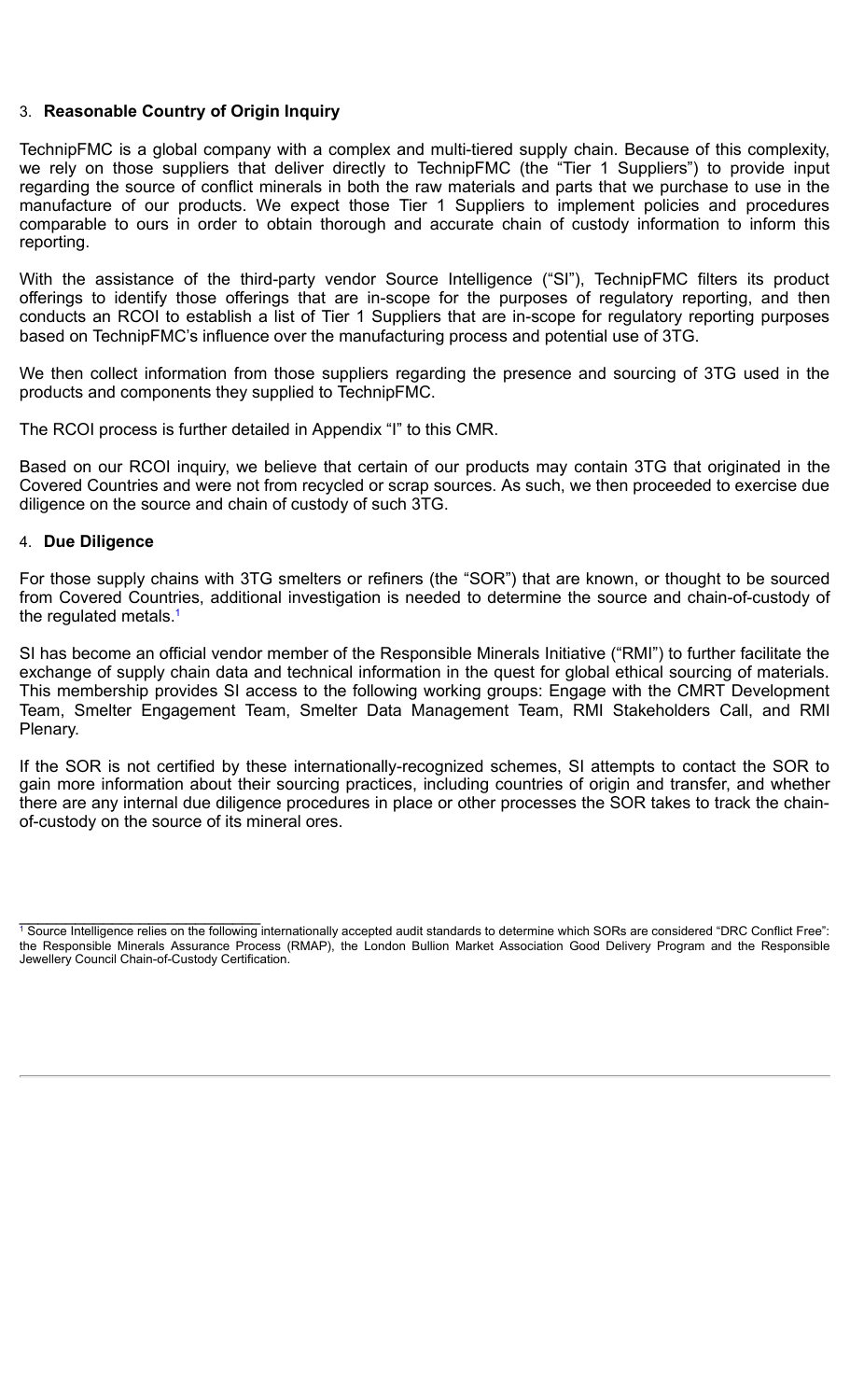Relevant information to review includes whether the SOR has any of the following: a documented, effective, and communicated conflict-free policy, an accounting system to support a mass balance of materials processed, and traceability documentation. Internet research is also performed to determine whether there are any outside sources of information regarding the SOR's sourcing practices. Up to three contact attempts are made by SI to the SOR to gather information on mine country of origin and sourcing practices.

TechnipFMC's due diligence measures can only provide a reasonable, and not absolute, assurance regarding the source and custody of conflict minerals. Our due diligence process is based on the necessity to obtain information from our Tier 1 Suppliers and those suppliers seeking similar information within their supply chains to identify the original sources of the necessary conflict minerals. Such sources of information may yield inaccurate or incomplete information, may not respond, and some may be subject to fraud. However, we have taken measures to verify responses and minimize these limitations but cannot guarantee the accuracy of the responses provided.

Appendix "II" to this CMR lists, as of April 13, 2022, the Company's SORs with indications of certification status.

## **APPENDIX "I"**

TechnipFMC provided Source Intelligence with at least one method of contact for each Tier 1 Supplier designated as in-scope (*e.g.*, email address or telephone number). Email was the preferred method of communication.

The RCOI began with an introductory email from SI to the in-scope suppliers containing a registration and survey request link for the on-line data collection platform. In an effort to increase awareness of the Conflict Minerals Compliance Program (the "CMCP"), supporting regulation, and frequently asked questions (FAQs) concerning 3TG mineral tracing, our suppliers were introduced to the SI Conflict Minerals Learning Center (https://www.sourceintelligence.com/what-are-conflict-minerals) in the initial registration step. The Conflict Minerals Learning Center was provided as an educational tool to facilitate a deeper understanding of the program and context as to why information is being requested. There were also opportunities to participate in webinars providing information on the Conflict Minerals Rule.

Subsequent engagement followed these steps:

- Following the initial introduction and information request, up to six reminder emails were sent to each non-responsive supplier requesting completion of the survey.
- Suppliers who remained non-responsive were contacted by telephone and offered assistance. This assistance included, but was not limited to, further information about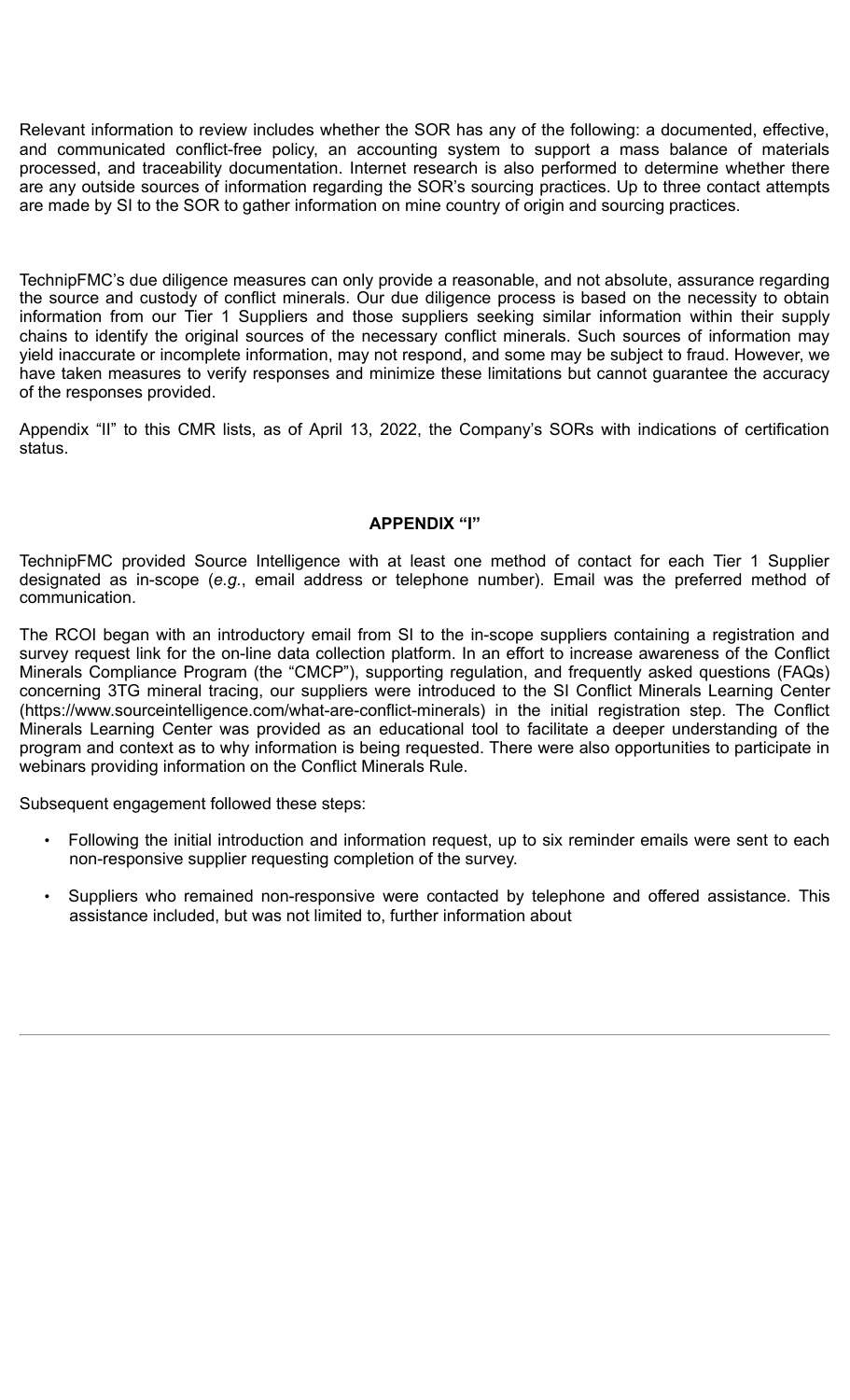the CMCP, an explanation of why the information was being collected, a review of how the information would be used, and clarification regarding how the information needed could be provided.

## Deadline for Responses

In recognition that the information requested is time consuming to collect and aggregate, suppliers were given a firm deadline of April 1, 2022 to provide information about the metal processors present in their supply chains for the 2021 reporting year.

## Information Requested

Suppliers were asked to provide information regarding the sourcing of their materials with the ultimate goal of identifying SORs and associated mine countries of origin. Suppliers who had already performed an RCOI through the use of the Conflict-Free Sourcing Initiative's Conflict Minerals Reporting Template, version 4.0 or higher (the "CMRT"), were asked to upload this document into the Source Intelligence system or to provide this information in the online survey version.

Where a supplier was unable to provide a CMRT, SI requested information on its suppliers of products or components that may require 3TG for their production or functionality. These Tier 2 suppliers, and subsequent tiers of suppliers as needed, were then engaged following the contact procedures explained above. When contact information was provided, Tier 2 and beyond suppliers were contacted via email or phone in order to build a chain-of-custody back to the 3TG SOR. Every effort was made to address and meet the concerns of suppliers regarding their need to maintain the confidentiality of their data. In order to address this concern, SI executed non-disclosure agreements with TechnipFMC suppliers when requested.

We chose to give our suppliers the ability to share information at a level with which they were most comfortable, (*i.e.*, company, product, or user-defined, but the declaration scope had to be specified). Suppliers were requested to provide an electronic signature before submitting their data to verify that all responses submitted were accurate to the best of the supplier's knowledge.

### Quality Assurance

Supplier responses were evaluated for plausibility, consistency, and gaps. If any of the following quality control flags were raised, suppliers were automatically contacted by SI on a bi-weekly basis up to three times:

- One or more SORs were listed for an unused metal;
- SOR information was not provided for a used metal, or SOR information provided was not a verified metal processor;
- Supplier answered "yes" to sourcing from the Covered Countries, but none of the SORs listed were known to source from the region;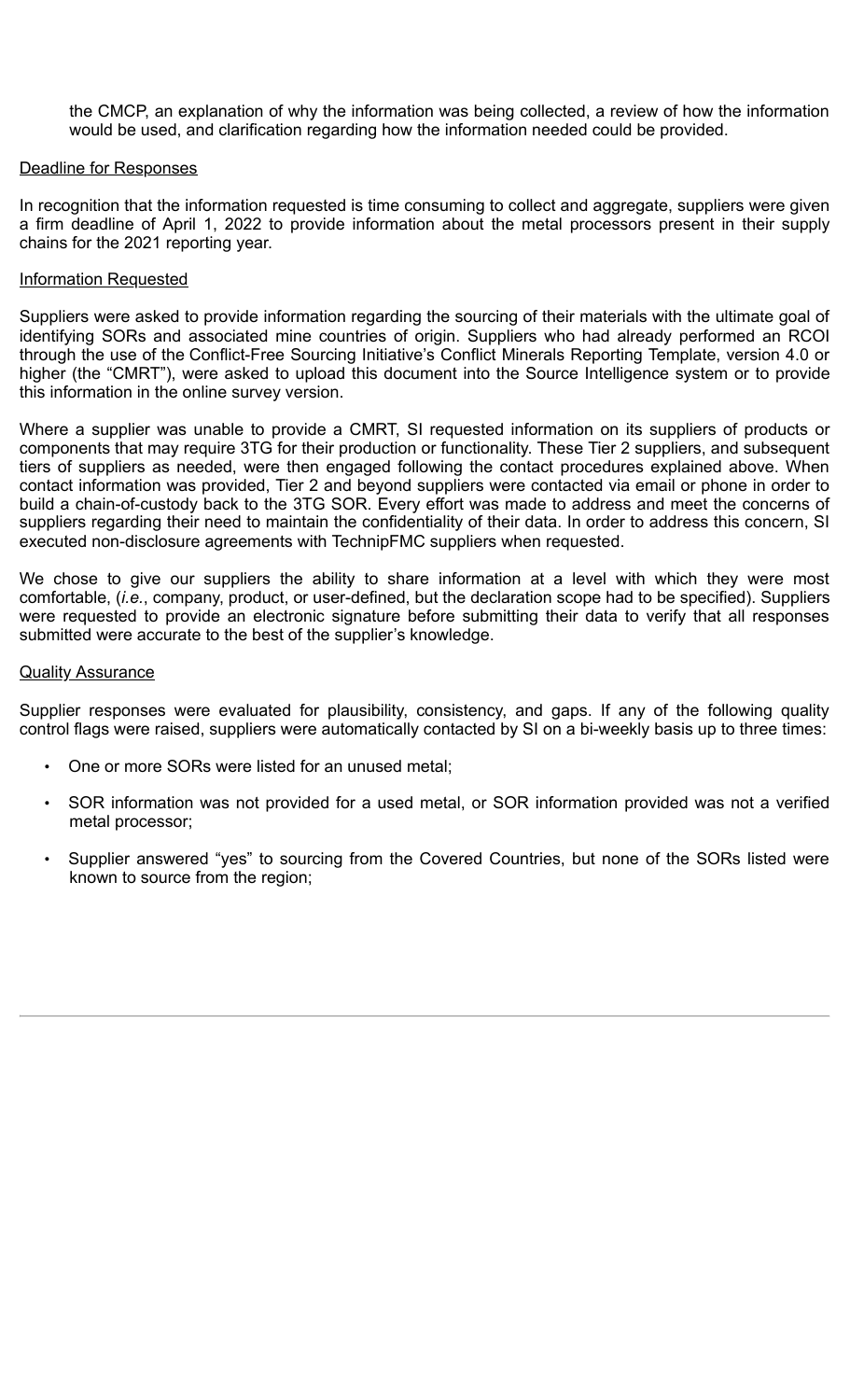- Supplier indicated that they have not received conflict minerals data for each metal from all relevant suppliers;
- Supplier indicated they have not identified all of the SORs used for the products included in the declaration scope;
- Supplier indicated they have not provided all applicable SOR information received; and/or
- Supplier indicated 100% of the 3TG for products covered by the declaration originates from scrap/recycled sources, but one or more SORs listed are not known to be exclusive recyclers.

| AFFLIYDIA II    |                                                   |                                |                                    |
|-----------------|---------------------------------------------------|--------------------------------|------------------------------------|
| <b>Metal</b>    | <b>Official Smelter Name</b>                      | <b>Country of</b><br>Origin    | <b>Certified</b><br><b>Smelter</b> |
| Gold            | Almalyk Mining and Metallurgical Complex (AMMC)   | Zambia                         | <b>YES</b>                         |
| Gold            | Almalyk Mining and Metallurgical Complex (AMMC)   | DRC-Congo<br>(Kinshasa)        | <b>YES</b>                         |
| Gold            | Asaka Riken Co., Ltd.                             | <b>Burundi</b>                 | <b>YES</b>                         |
| Gold            | Asaka Riken Co., Ltd.                             | Rwanda                         | <b>YES</b>                         |
| Gold            | <b>CCR Refinery - Glencore Canada Corporation</b> | <b>DRC-Congo</b><br>(Kinshasa) | <b>YES</b>                         |
| Gold            | <b>CCR Refinery - Glencore Canada Corporation</b> | Zambia                         | <b>YES</b>                         |
| Gold            | Jiangxi Copper Co., Ltd.                          | Rwanda                         | <b>YES</b>                         |
| Gold            | Mitsubishi Materials Corporation                  | Congo<br>(Brazzaville)         | <b>YES</b>                         |
| Gold            | Nihon Material Co., Ltd.                          | DRC-Congo<br>(Kinshasa)        | <b>YES</b>                         |
| Gold            | Nihon Material Co., Ltd.                          | Rwanda                         | <b>YES</b>                         |
| Gold            | <b>Prioksky Plant of Non-Ferrous Metals</b>       | Rwanda                         | <b>NO</b>                          |
| Gold            | Rand Refinery (Pty) Ltd.                          | Tanzania                       | <b>YES</b>                         |
| Gold            | Rand Refinery (Pty) Ltd.                          | DRC-Congo<br>(Kinshasa)        | <b>YES</b>                         |
| Gold            | <b>Samduck Precious Metals</b>                    | Rwanda                         | <b>YES</b>                         |
| Tantalum        | <b>AMG Brasil</b>                                 | DRC-Congo<br>(Kinshasa)        | <b>YES</b>                         |
| <b>Tantalum</b> | Changsha South Tantalum Niobium Co., Ltd.         | DRC-Congo<br>(Kinshasa)        | <b>YES</b>                         |
| Tantalum        | <b>F&amp;X Electro-Materials Ltd.</b>             | Zambia                         | <b>YES</b>                         |
| Tantalum        | <b>F&amp;X Electro-Materials Ltd.</b>             | Congo<br>(Brazzaville)         | <b>YES</b>                         |

# **APPENDIX "II"**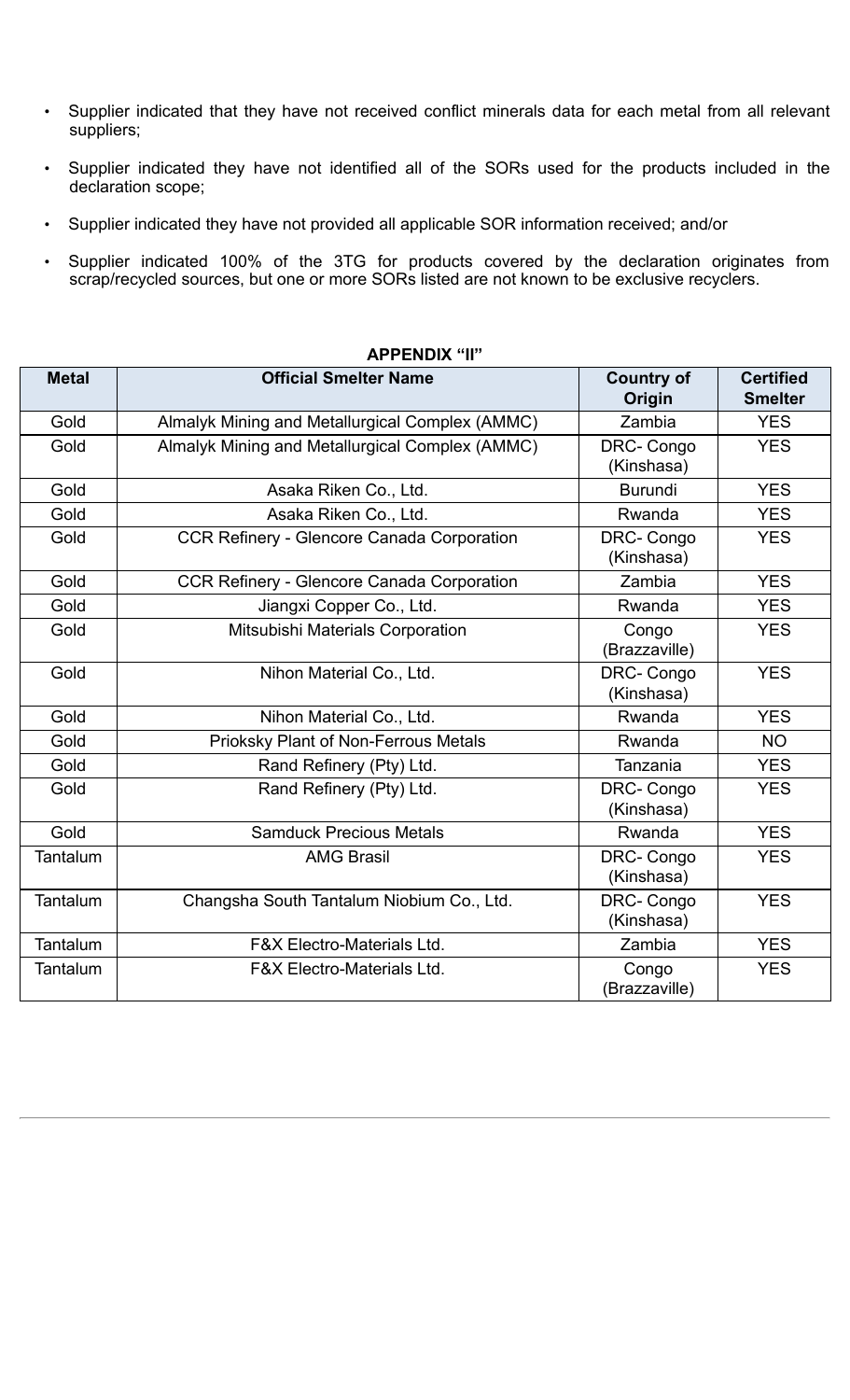| <b>Tantalum</b> | <b>F&amp;X Electro-Materials Ltd.</b>          | Tanzania                           | <b>YES</b> |
|-----------------|------------------------------------------------|------------------------------------|------------|
| Tantalum        | <b>F&amp;X Electro-Materials Ltd.</b>          | DRC-Congo<br>(Kinshasa)            | <b>YES</b> |
| Tantalum        | <b>F&amp;X Electro-Materials Ltd.</b>          | Angola                             | <b>YES</b> |
| Tantalum        | <b>F&amp;X Electro-Materials Ltd.</b>          | <b>Burundi</b>                     | <b>YES</b> |
| Tantalum        | <b>F&amp;X Electro-Materials Ltd.</b>          | <b>Central African</b><br>Republic | <b>YES</b> |
| Tantalum        | <b>F&amp;X Electro-Materials Ltd.</b>          | South Sudan                        | <b>YES</b> |
| Tantalum        | <b>F&amp;X Electro-Materials Ltd.</b>          | Rwanda                             | <b>YES</b> |
| Tantalum        | <b>F&amp;X Electro-Materials Ltd.</b>          | Uganda                             | <b>YES</b> |
| Tantalum        | <b>Global Advanced Metals Aizu</b>             | DRC-Congo<br>(Kinshasa)            | <b>YES</b> |
| Tantalum        | <b>Global Advanced Metals Aizu</b>             | <b>Central African</b><br>Republic | <b>YES</b> |
| Tantalum        | <b>Global Advanced Metals Aizu</b>             | Uganda                             | <b>YES</b> |
| Tantalum        | <b>Global Advanced Metals Aizu</b>             | Rwanda                             | <b>YES</b> |
| Tantalum        | <b>Global Advanced Metals Aizu</b>             | South Sudan                        | <b>YES</b> |
| Tantalum        | <b>Global Advanced Metals Aizu</b>             | Zambia                             | <b>YES</b> |
| Tantalum        | <b>Global Advanced Metals Aizu</b>             | Tanzania                           | <b>YES</b> |
| Tantalum        | <b>Global Advanced Metals Aizu</b>             | Congo<br>(Brazzaville)             | <b>YES</b> |
| Tantalum        | <b>Global Advanced Metals Aizu</b>             | Angola                             | <b>YES</b> |
| Tantalum        | <b>Global Advanced Metals Aizu</b>             | <b>Burundi</b>                     | <b>YES</b> |
| Tantalum        | <b>Global Advanced Metals Boyertown</b>        | Tanzania                           | <b>YES</b> |
| Tantalum        | <b>Global Advanced Metals Boyertown</b>        | <b>Burundi</b>                     | <b>YES</b> |
| Tantalum        | <b>Global Advanced Metals Boyertown</b>        | Zambia                             | <b>YES</b> |
| Tantalum        | <b>Global Advanced Metals Boyertown</b>        | <b>Central African</b><br>Republic | <b>YES</b> |
| Tantalum        | <b>Global Advanced Metals Boyertown</b>        | Congo<br>(Brazzaville)             | <b>YES</b> |
| Tantalum        | <b>Global Advanced Metals Boyertown</b>        | DRC-Congo<br>(Kinshasa)            | <b>YES</b> |
| Tantalum        | <b>Global Advanced Metals Boyertown</b>        | Rwanda                             | <b>YES</b> |
| Tantalum        | <b>Global Advanced Metals Boyertown</b>        | South Sudan                        | <b>YES</b> |
| Tantalum        | <b>Global Advanced Metals Boyertown</b>        | Angola                             | <b>YES</b> |
| Tantalum        | <b>Global Advanced Metals Boyertown</b>        | Uganda                             | <b>YES</b> |
| Tantalum        | Guangdong Rising Rare Metals-EO Materials Ltd. | Congo<br>(Brazzaville)             | <b>YES</b> |
| Tantalum        | Guangdong Rising Rare Metals-EO Materials Ltd. | Tanzania                           | <b>YES</b> |
| Tantalum        | Guangdong Rising Rare Metals-EO Materials Ltd. | Uganda                             | <b>YES</b> |
| Tantalum        | Guangdong Rising Rare Metals-EO Materials Ltd. | Burundi                            | <b>YES</b> |
| Tantalum        | Guangdong Rising Rare Metals-EO Materials Ltd. | Angola                             | <b>YES</b> |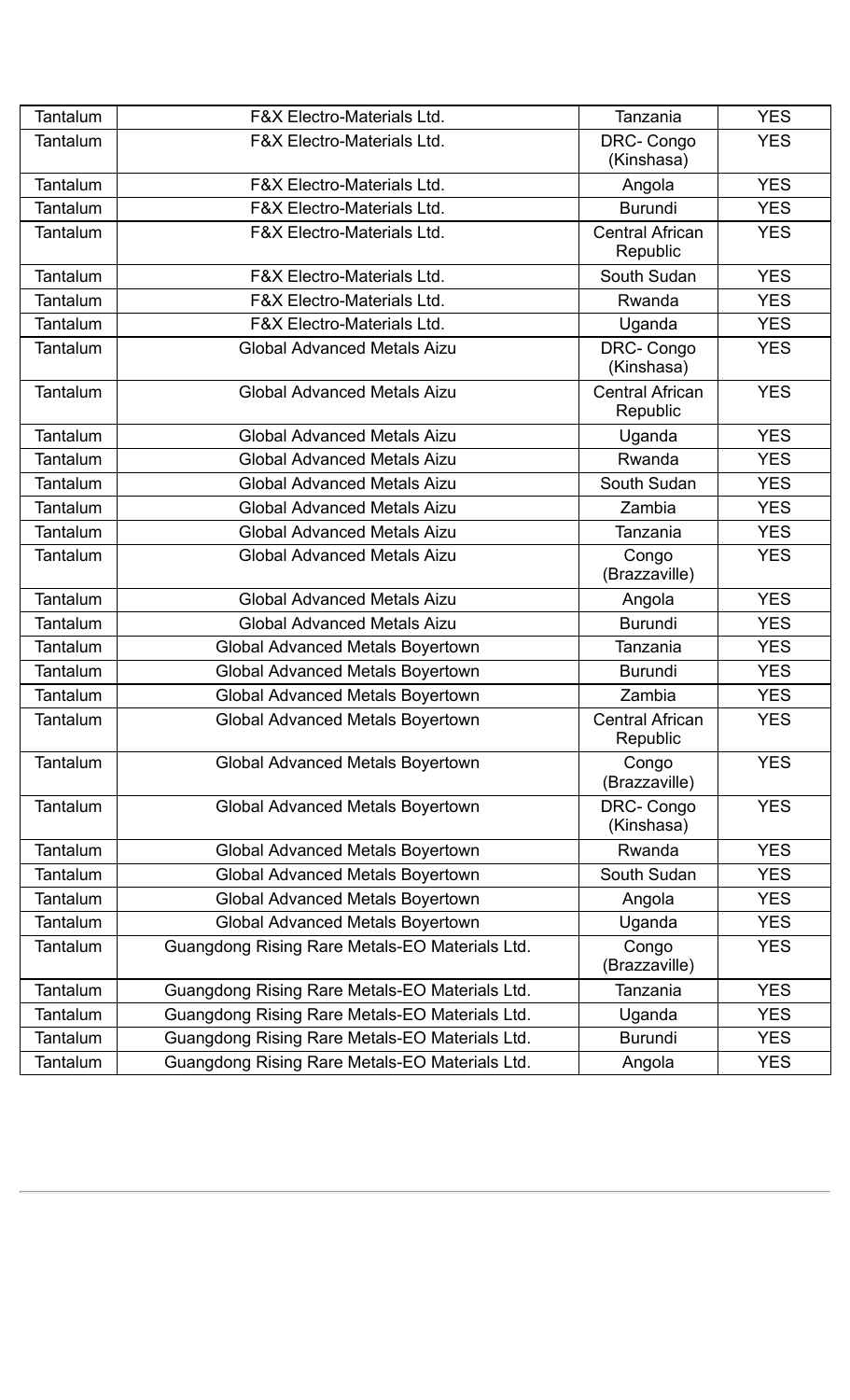| Tantalum        | Guangdong Rising Rare Metals-EO Materials Ltd. | Rwanda                             | <b>YES</b> |
|-----------------|------------------------------------------------|------------------------------------|------------|
| Tantalum        | Guangdong Rising Rare Metals-EO Materials Ltd. | <b>Central African</b><br>Republic | <b>YES</b> |
| Tantalum        | Guangdong Rising Rare Metals-EO Materials Ltd. | Zambia                             | <b>YES</b> |
| Tantalum        | Guangdong Rising Rare Metals-EO Materials Ltd. | DRC-Congo<br>(Kinshasa)            | <b>YES</b> |
| Tantalum        | Guangdong Rising Rare Metals-EO Materials Ltd. | South Sudan                        | <b>YES</b> |
| Tantalum        | Guangdong Zhiyuan New Material Co., Ltd.       | DRC-Congo<br>(Kinshasa)            | <b>YES</b> |
| Tantalum        | Guangdong Zhiyuan New Material Co., Ltd.       | Rwanda                             | <b>YES</b> |
| Tantalum        | H.C. Starck Hermsdorf GmbH                     | <b>Burundi</b>                     | <b>YES</b> |
| Tantalum        | H.C. Starck Hermsdorf GmbH                     | Rwanda                             | <b>YES</b> |
| Tantalum        | H.C. Starck Hermsdorf GmbH                     | DRC-Congo<br>(Kinshasa)            | <b>YES</b> |
| <b>Tantalum</b> | H.C. Starck Inc.                               | Congo<br>(Brazzaville)             | <b>YES</b> |
| Tantalum        | H.C. Starck Inc.                               | Burundi                            | <b>YES</b> |
| Tantalum        | H.C. Starck Inc.                               | Rwanda                             | <b>YES</b> |
| Tantalum        | JiuJiang JinXin Nonferrous Metals Co., Ltd.    | Zambia                             | <b>YES</b> |
| Tantalum        | JiuJiang JinXin Nonferrous Metals Co., Ltd.    | Tanzania                           | <b>YES</b> |
| <b>Tantalum</b> | JiuJiang JinXin Nonferrous Metals Co., Ltd.    | Uganda                             | <b>YES</b> |
| Tantalum        | JiuJiang JinXin Nonferrous Metals Co., Ltd.    | DRC-Congo<br>(Kinshasa)            | <b>YES</b> |
| Tantalum        | JiuJiang JinXin Nonferrous Metals Co., Ltd.    | <b>Burundi</b>                     | <b>YES</b> |
| Tantalum        | JiuJiang JinXin Nonferrous Metals Co., Ltd.    | Rwanda                             | <b>YES</b> |
| Tantalum        | JiuJiang JinXin Nonferrous Metals Co., Ltd.    | South Sudan                        | <b>YES</b> |
| Tantalum        | JiuJiang JinXin Nonferrous Metals Co., Ltd.    | Congo<br>(Brazzaville)             | <b>YES</b> |
| Tantalum        | JiuJiang JinXin Nonferrous Metals Co., Ltd.    | <b>Central African</b><br>Republic | <b>YES</b> |
| Tantalum        | JiuJiang JinXin Nonferrous Metals Co., Ltd.    | Angola                             | <b>YES</b> |
| Tantalum        | Jiujiang Tanbre Co., Ltd.                      | Congo<br>(Brazzaville)             | <b>YES</b> |
| Tantalum        | Jiujiang Tanbre Co., Ltd.                      | <b>Central African</b><br>Republic | <b>YES</b> |
| Tantalum        | Jiujiang Tanbre Co., Ltd.                      | DRC-Congo<br>(Kinshasa)            | <b>YES</b> |
| Tantalum        | Jiujiang Tanbre Co., Ltd.                      | <b>Burundi</b>                     | <b>YES</b> |
| Tantalum        | Jiujiang Tanbre Co., Ltd.                      | Tanzania                           | <b>YES</b> |
| Tantalum        | Jiujiang Tanbre Co., Ltd.                      | Uganda                             | <b>YES</b> |
| Tantalum        | Jiujiang Tanbre Co., Ltd.                      | Zambia                             | <b>YES</b> |
| Tantalum        | Jiujiang Tanbre Co., Ltd.                      | Angola                             | <b>YES</b> |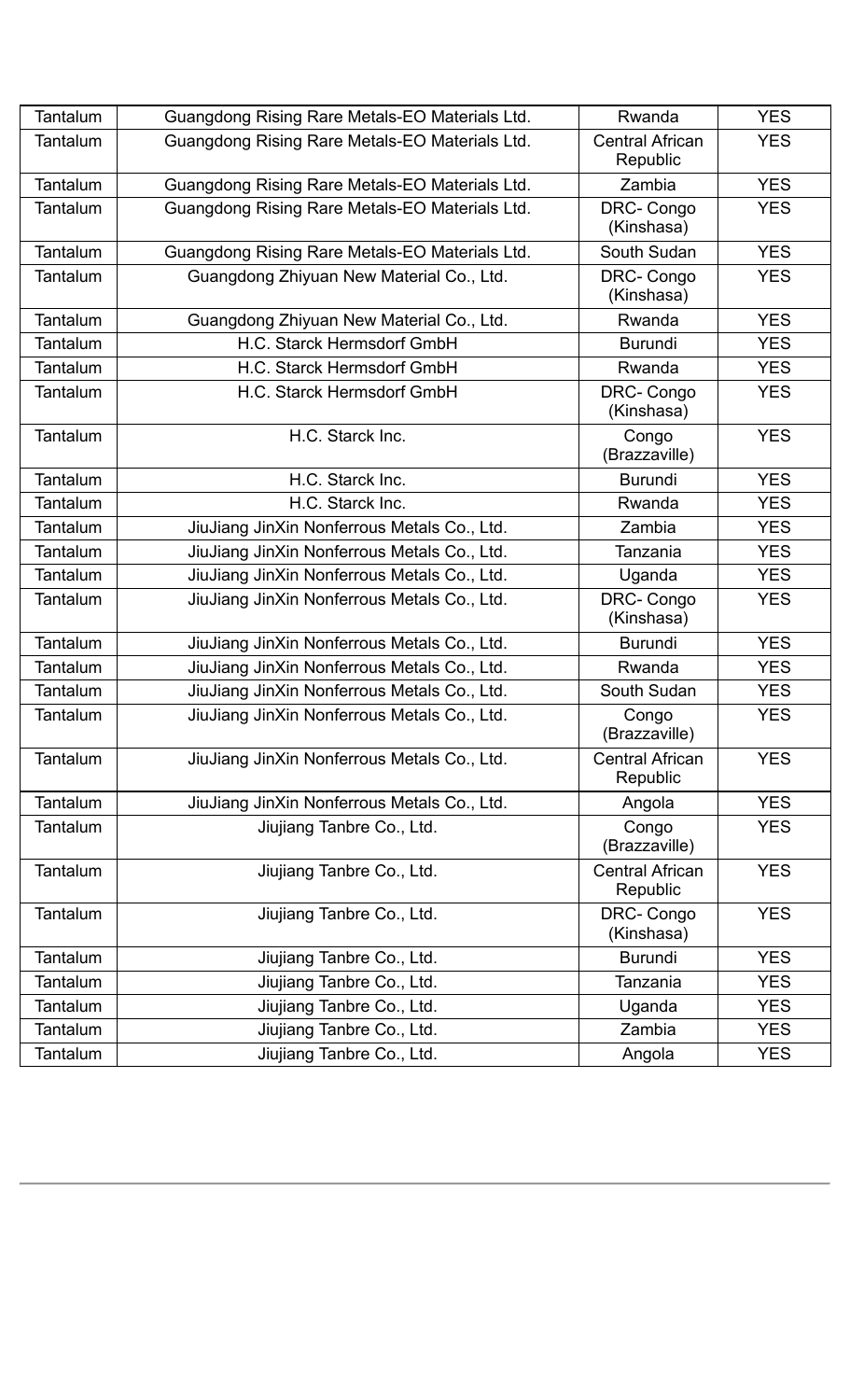| Tantalum        | Jiujiang Tanbre Co., Ltd.                     | South Sudan                        | <b>YES</b> |
|-----------------|-----------------------------------------------|------------------------------------|------------|
| Tantalum        | Jiujiang Tanbre Co., Ltd.                     | Rwanda                             | <b>YES</b> |
| Tantalum        | Jiujiang Zhongao Tantalum & Niobium Co., Ltd. | DRC-Congo<br>(Kinshasa)            | <b>YES</b> |
| <b>Tantalum</b> | <b>KEMET Blue Metals</b>                      | South Sudan                        | <b>YES</b> |
| Tantalum        | <b>KEMET Blue Metals</b>                      | <b>Central African</b><br>Republic | <b>YES</b> |
| Tantalum        | <b>KEMET Blue Metals</b>                      | DRC-Congo<br>(Kinshasa)            | <b>YES</b> |
| Tantalum        | <b>KEMET Blue Metals</b>                      | Uganda                             | <b>YES</b> |
| Tantalum        | <b>KEMET Blue Metals</b>                      | <b>Burundi</b>                     | <b>YES</b> |
| Tantalum        | <b>KEMET Blue Metals</b>                      | Congo<br>(Brazzaville)             | <b>YES</b> |
| Tantalum        | <b>KEMET Blue Metals</b>                      | Zambia                             | <b>YES</b> |
| Tantalum        | <b>KEMET Blue Metals</b>                      | Rwanda                             | <b>YES</b> |
| Tantalum        | <b>KEMET Blue Metals</b>                      | Tanzania                           | <b>YES</b> |
| Tantalum        | <b>KEMET Blue Metals</b>                      | Angola                             | <b>YES</b> |
| Tantalum        | Ningxia Orient Tantalum Industry Co., Ltd.    | Tanzania                           | <b>YES</b> |
| Tantalum        | Ningxia Orient Tantalum Industry Co., Ltd.    | Congo<br>(Brazzaville)             | <b>YES</b> |
| Tantalum        | Ningxia Orient Tantalum Industry Co., Ltd.    | South Sudan                        | <b>YES</b> |
| Tantalum        | Ningxia Orient Tantalum Industry Co., Ltd.    | <b>Central African</b><br>Republic | <b>YES</b> |
| Tantalum        | Ningxia Orient Tantalum Industry Co., Ltd.    | Rwanda                             | <b>YES</b> |
| Tantalum        | Ningxia Orient Tantalum Industry Co., Ltd.    | <b>Burundi</b>                     | <b>YES</b> |
| Tantalum        | Ningxia Orient Tantalum Industry Co., Ltd.    | Angola                             | <b>YES</b> |
| Tantalum        | Ningxia Orient Tantalum Industry Co., Ltd.    | DRC-Congo<br>(Kinshasa)            | <b>YES</b> |
| Tantalum        | Ningxia Orient Tantalum Industry Co., Ltd.    | Zambia                             | <b>YES</b> |
| Tantalum        | Ningxia Orient Tantalum Industry Co., Ltd.    | Uganda                             | <b>YES</b> |
| Tantalum        | Taki Chemical Co., Ltd.                       | Tanzania                           | <b>YES</b> |
| Tantalum        | Taki Chemical Co., Ltd.                       | Uganda                             | <b>YES</b> |
| Tantalum        | Taki Chemical Co., Ltd.                       | <b>Central African</b><br>Republic | <b>YES</b> |
| Tantalum        | Taki Chemical Co., Ltd.                       | <b>Burundi</b>                     | <b>YES</b> |
| Tantalum        | Taki Chemical Co., Ltd.                       | Congo<br>(Brazzaville)             | <b>YES</b> |
| Tantalum        | Taki Chemical Co., Ltd.                       | Zambia                             | <b>YES</b> |
| Tantalum        | Taki Chemical Co., Ltd.                       | Rwanda                             | <b>YES</b> |
| Tantalum        | Taki Chemical Co., Ltd.                       | South Sudan                        | <b>YES</b> |
| Tantalum        | Taki Chemical Co., Ltd.                       | Angola                             | <b>YES</b> |
| Tantalum        | TANIOBIS Co., Ltd.                            | Uganda                             | <b>YES</b> |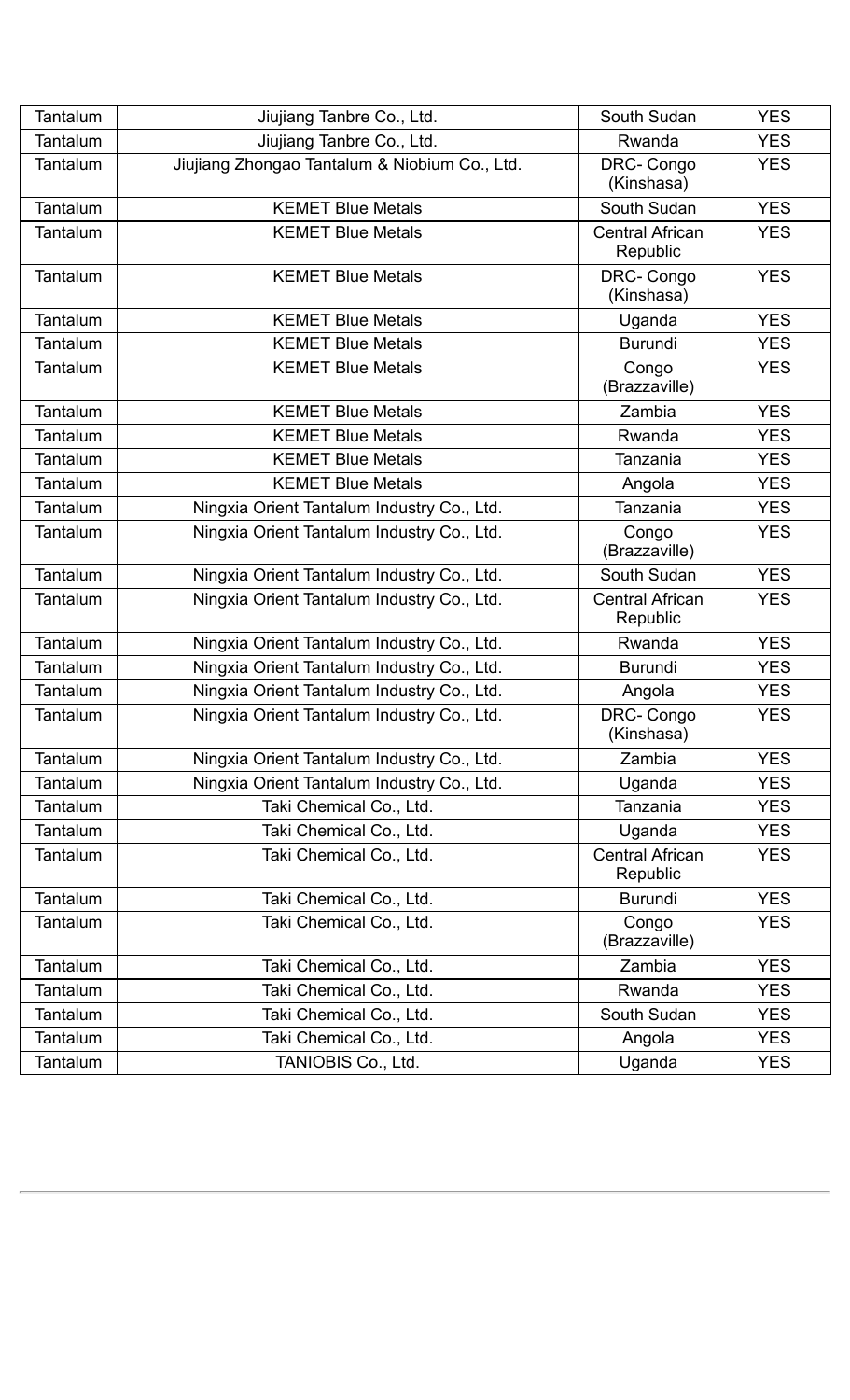| Tantalum        | TANIOBIS Co., Ltd.                  | DRC-Congo<br>(Kinshasa)            | <b>YES</b> |
|-----------------|-------------------------------------|------------------------------------|------------|
| Tantalum        | TANIOBIS Co., Ltd.                  | Congo<br>(Brazzaville)             | <b>YES</b> |
| Tantalum        | TANIOBIS Co., Ltd.                  | Tanzania                           | <b>YES</b> |
| Tantalum        | TANIOBIS Co., Ltd.                  | South Sudan                        | <b>YES</b> |
| Tantalum        | TANIOBIS Co., Ltd.                  | <b>Central African</b><br>Republic | <b>YES</b> |
| Tantalum        | TANIOBIS Co., Ltd.                  | Rwanda                             | <b>YES</b> |
| Tantalum        | TANIOBIS Co., Ltd.                  | Angola                             | <b>YES</b> |
| Tantalum        | TANIOBIS Co., Ltd.                  | Zambia                             | <b>YES</b> |
| Tantalum        | TANIOBIS Co., Ltd.                  | <b>Burundi</b>                     | <b>YES</b> |
| Tantalum        | <b>TANIOBIS GmbH</b>                | <b>Burundi</b>                     | <b>YES</b> |
| Tantalum        | <b>TANIOBIS GmbH</b>                | Rwanda                             | <b>YES</b> |
| Tantalum        | <b>TANIOBIS GmbH</b>                | Tanzania                           | <b>YES</b> |
| <b>Tantalum</b> | <b>TANIOBIS GmbH</b>                | South Sudan                        | <b>YES</b> |
| Tantalum        | <b>TANIOBIS GmbH</b>                | Zambia                             | <b>YES</b> |
| Tantalum        | <b>TANIOBIS GmbH</b>                | Angola                             | <b>YES</b> |
| Tantalum        | <b>TANIOBIS GmbH</b>                | Uganda                             | <b>YES</b> |
| Tantalum        | <b>TANIOBIS GmbH</b>                | Congo<br>(Brazzaville)             | <b>YES</b> |
| Tantalum        | <b>TANIOBIS GmbH</b>                | DRC-Congo<br>(Kinshasa)            | <b>YES</b> |
| Tantalum        | <b>TANIOBIS GmbH</b>                | <b>Central African</b><br>Republic | <b>YES</b> |
| Tantalum        | TANIOBIS Japan Co., Ltd.            | Rwanda                             | <b>YES</b> |
| Tantalum        | TANIOBIS Smelting GmbH & Co. KG     | DRC-Congo<br>(Kinshasa)            | <b>YES</b> |
| Tantalum        | TANIOBIS Smelting GmbH & Co. KG     | Congo<br>(Brazzaville)             | <b>YES</b> |
| Tantalum        | TANIOBIS Smelting GmbH & Co. KG     | Rwanda                             | <b>YES</b> |
| Tantalum        | TANIOBIS Smelting GmbH & Co. KG     | <b>Burundi</b>                     | <b>YES</b> |
| Tantalum        | <b>Ulba Metallurgical Plant JSC</b> | Congo<br>(Brazzaville)             | <b>YES</b> |
| Tantalum        | Ulba Metallurgical Plant JSC        | DRC-Congo<br>(Kinshasa)            | <b>YES</b> |
| Tantalum        | <b>Ulba Metallurgical Plant JSC</b> | Angola                             | <b>YES</b> |
| Tantalum        | Ulba Metallurgical Plant JSC        | <b>Burundi</b>                     | <b>YES</b> |
| Tantalum        | <b>Ulba Metallurgical Plant JSC</b> | Tanzania                           | <b>YES</b> |
| Tantalum        | <b>Ulba Metallurgical Plant JSC</b> | Uganda                             | <b>YES</b> |
| Tantalum        | <b>Ulba Metallurgical Plant JSC</b> | Rwanda                             | <b>YES</b> |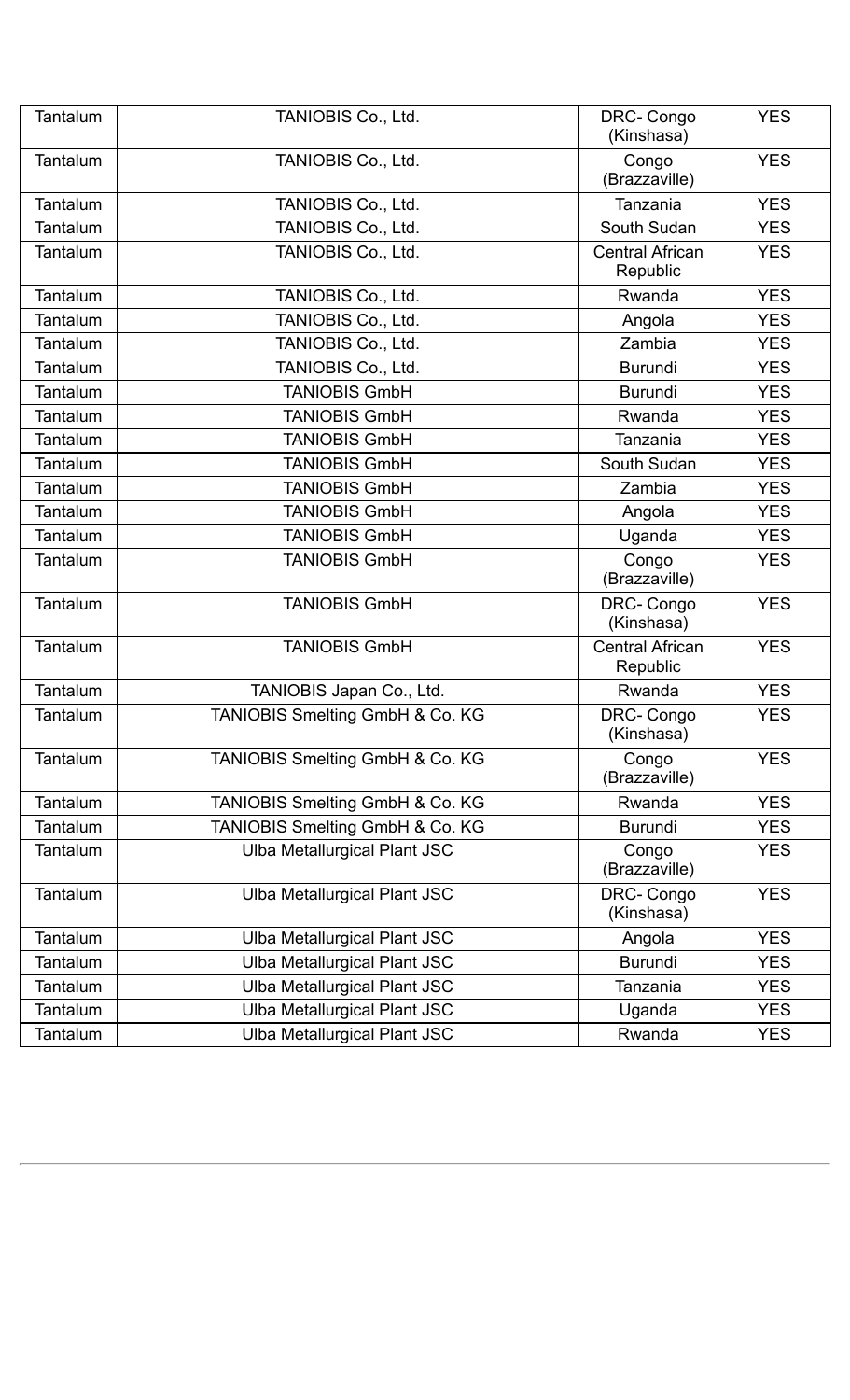| Tantalum | <b>Ulba Metallurgical Plant JSC</b>   | <b>Central African</b><br>Republic | <b>YES</b> |
|----------|---------------------------------------|------------------------------------|------------|
| Tantalum | Ulba Metallurgical Plant JSC          | Zambia                             | <b>YES</b> |
| Tantalum | Ulba Metallurgical Plant JSC          | South Sudan                        | <b>YES</b> |
| Tin      | <b>CV Venus Inti Perkasa</b>          | Congo<br>(Brazzaville)             | <b>NO</b>  |
| Tin      | <b>EM Vinto</b>                       | DRC-Congo<br>(Kinshasa)            | <b>YES</b> |
| Tin      | <b>EM Vinto</b>                       | Congo<br>(Brazzaville)             | <b>YES</b> |
| Tin      | Magnu's Minerais Metais e Ligas Ltda. | DRC-Congo<br>(Kinshasa)            | <b>YES</b> |
| Tin      | Malaysia Smelting Corporation (MSC)   | South Sudan                        | <b>YES</b> |
| Tin      | Malaysia Smelting Corporation (MSC)   | DRC-Congo<br>(Kinshasa)            | <b>YES</b> |
| Tin      | Malaysia Smelting Corporation (MSC)   | <b>Burundi</b>                     | <b>YES</b> |
| Tin      | Malaysia Smelting Corporation (MSC)   | Tanzania                           | <b>YES</b> |
| Tin      | Malaysia Smelting Corporation (MSC)   | <b>Central African</b><br>Republic | <b>YES</b> |
| Tin      | Malaysia Smelting Corporation (MSC)   | Angola                             | <b>YES</b> |
| Tin      | Malaysia Smelting Corporation (MSC)   | Zambia                             | <b>YES</b> |
| Tin      | Malaysia Smelting Corporation (MSC)   | Uganda                             | <b>YES</b> |
| Tin      | Malaysia Smelting Corporation (MSC)   | Congo<br>(Brazzaville)             | <b>YES</b> |
| Tin      | Metallo Belgium N.V.                  | DRC-Congo<br>(Kinshasa)            | <b>YES</b> |
| Tin      | Operaciones Metalurgicas S.A.         | DRC-Congo<br>(Kinshasa)            | <b>YES</b> |
| Tin      | <b>PT Bukit Timah</b>                 | DRC-Congo<br>(Kinshasa)            | <b>NO</b>  |
| Tin      | PT Stanindo Inti Perkasa              | DRC-Congo<br>(Kinshasa)            | <b>YES</b> |
| Tin      | <b>PT Timah Nusantara</b>             | DRC-Congo<br>(Kinshasa)            | <b>NO</b>  |
| Tin      | <b>PT Timah Nusantara</b>             | Congo<br>(Brazzaville)             | <b>NO</b>  |
| Tin      | PT Timah Nusantara                    | <b>Burundi</b>                     | <b>NO</b>  |
| Tin      | PT Timah Nusantara                    | Rwanda                             | <b>NO</b>  |
| Tin      | <b>PT Tinindo Inter Nusa</b>          | Rwanda                             | <b>YES</b> |
| Tin      | <b>PT Tinindo Inter Nusa</b>          | DRC-Congo<br>(Kinshasa)            | <b>YES</b> |
| Tin      | Thaisarco                             | Zambia                             | <b>YES</b> |
| Tin      | Thaisarco                             | Tanzania                           | <b>YES</b> |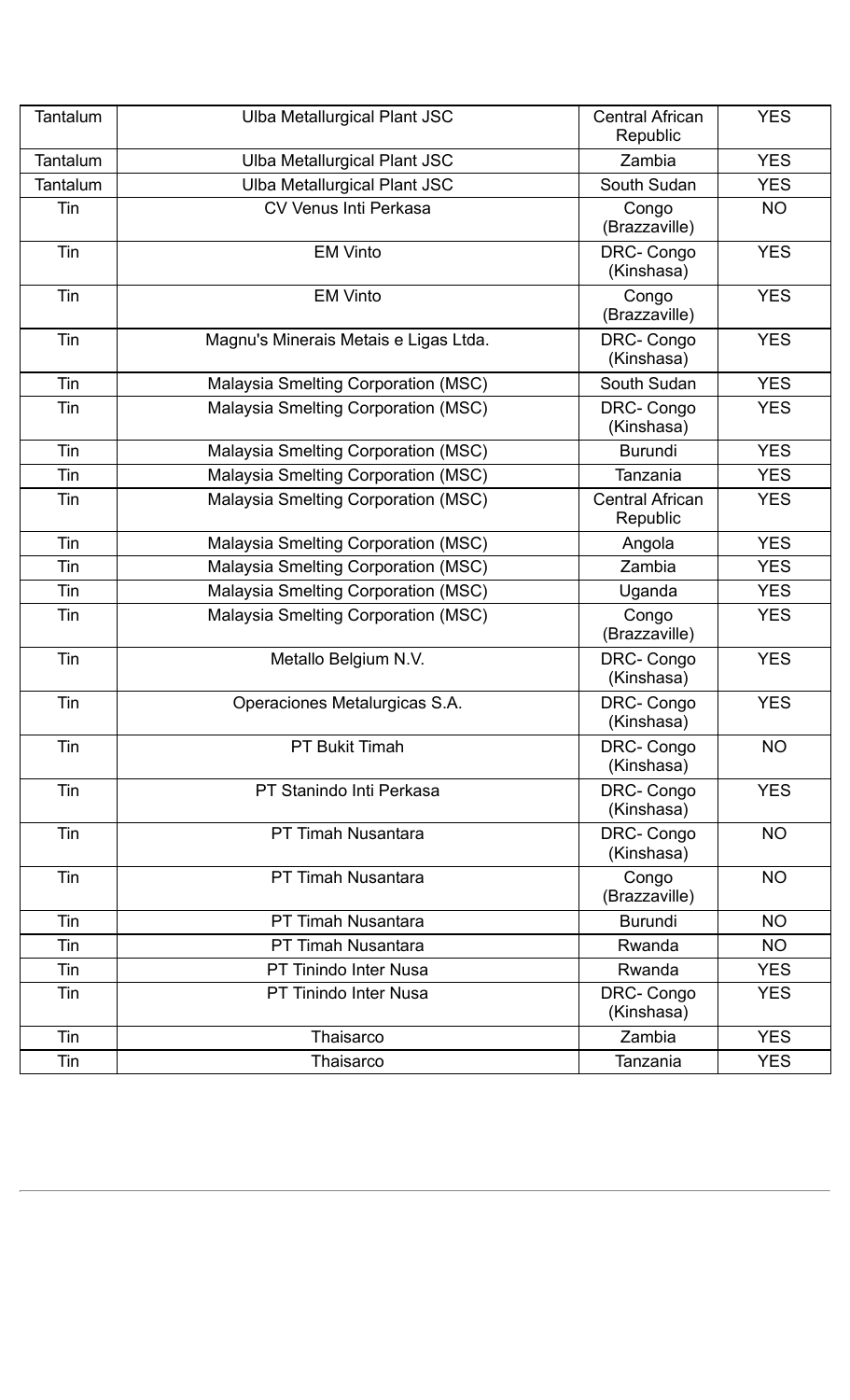| Tin      | Thaisarco                                    | DRC-Congo<br>(Kinshasa)            | <b>YES</b> |
|----------|----------------------------------------------|------------------------------------|------------|
| Tin      | Thaisarco                                    | Congo<br>(Brazzaville)             | <b>YES</b> |
| Tin      | Thaisarco                                    | Rwanda                             | <b>YES</b> |
| Tin      | Thaisarco                                    | <b>Burundi</b>                     | <b>YES</b> |
| Tin      | Thaisarco                                    | Uganda                             | <b>YES</b> |
| Tin      | Thaisarco                                    | Angola                             | <b>YES</b> |
| Tin      | Thaisarco                                    | <b>Central African</b><br>Republic | <b>YES</b> |
| Tin      | Thaisarco                                    | South Sudan                        | <b>YES</b> |
| Tin      | <b>VQB Mineral and Trading Group JSC</b>     | DRC-Congo<br>(Kinshasa)            | <b>NO</b>  |
| Tungsten | A.L.M.T. TUNGSTEN Corp.                      | DRC-Congo<br>(Kinshasa)            | <b>YES</b> |
| Tungsten | A.L.M.T. TUNGSTEN Corp.                      | Rwanda                             | <b>YES</b> |
| Tungsten | A.L.M.T. TUNGSTEN Corp.                      | <b>Burundi</b>                     | <b>YES</b> |
| Tungsten | Asia Tungsten Products Vietnam Ltd.          | South Sudan                        | <b>YES</b> |
| Tungsten | Asia Tungsten Products Vietnam Ltd.          | Uganda                             | <b>YES</b> |
| Tungsten | Asia Tungsten Products Vietnam Ltd.          | Tanzania                           | <b>YES</b> |
| Tungsten | Asia Tungsten Products Vietnam Ltd.          | <b>Burundi</b>                     | <b>YES</b> |
| Tungsten | Asia Tungsten Products Vietnam Ltd.          | Rwanda                             | <b>YES</b> |
| Tungsten | Asia Tungsten Products Vietnam Ltd.          | Zambia                             | <b>YES</b> |
| Tungsten | Asia Tungsten Products Vietnam Ltd.          | Angola                             | <b>YES</b> |
| Tungsten | Asia Tungsten Products Vietnam Ltd.          | <b>Central African</b><br>Republic | <b>YES</b> |
| Tungsten | Asia Tungsten Products Vietnam Ltd.          | Congo<br>(Brazzaville)             | <b>YES</b> |
| Tungsten | Chongyi Zhangyuan Tungsten Co., Ltd.         | DRC-Congo<br>(Kinshasa)            | <b>YES</b> |
| Tungsten | Ganzhou Huaxing Tungsten Products Co., Ltd.  | Rwanda                             | <b>YES</b> |
| Tungsten | Ganzhou Jiangwu Ferrotungsten Co., Ltd.      | DRC-Congo<br>(Kinshasa)            | <b>YES</b> |
| Tungsten | H.C. Starck Tungsten GmbH                    | Rwanda                             | <b>YES</b> |
| Tungsten | Hydrometallurg, JSC                          | DRC-Congo<br>(Kinshasa)            | <b>YES</b> |
| Tungsten | Jiangxi Xinsheng Tungsten Industry Co., Ltd. | DRC-Congo<br>(Kinshasa)            | <b>YES</b> |
| Tungsten | Xiamen Tungsten (H.C.) Co., Ltd.             | <b>Burundi</b>                     | <b>YES</b> |
| Tungsten | Xiamen Tungsten (H.C.) Co., Ltd.             | Rwanda                             | <b>YES</b> |